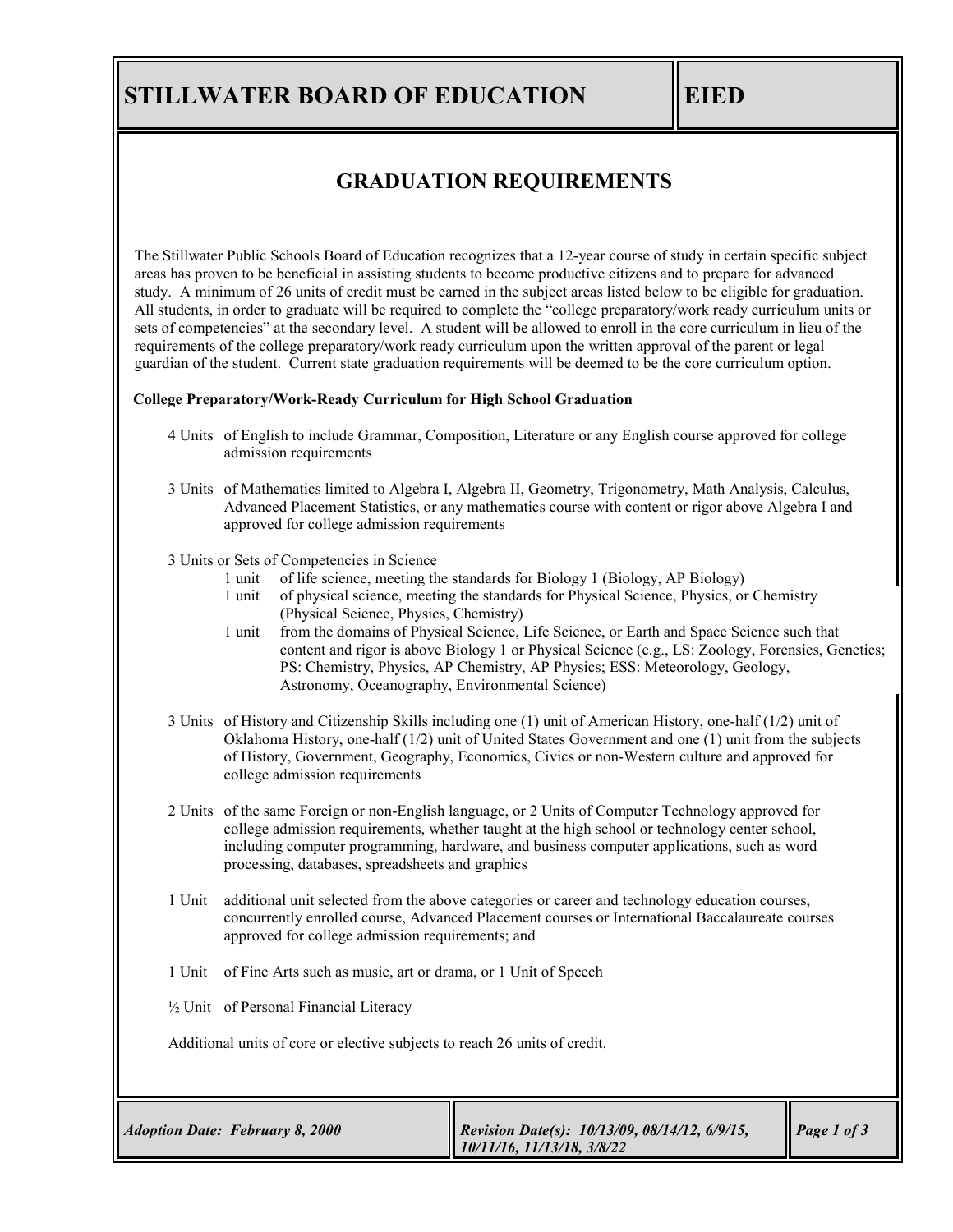**STILLWATER BOARD OF EDUCATION EIED** 

| <b>GRADUATION REQUIREMENTS (Cont.)</b>                                                                                                                                                                                                                          |                                                                                                                                                                                                                                                                                                                                                                                                                                                                                                               |                                                                                                                                                                                                                                                                                                                                                                                                                                                                                                                                    |             |  |
|-----------------------------------------------------------------------------------------------------------------------------------------------------------------------------------------------------------------------------------------------------------------|---------------------------------------------------------------------------------------------------------------------------------------------------------------------------------------------------------------------------------------------------------------------------------------------------------------------------------------------------------------------------------------------------------------------------------------------------------------------------------------------------------------|------------------------------------------------------------------------------------------------------------------------------------------------------------------------------------------------------------------------------------------------------------------------------------------------------------------------------------------------------------------------------------------------------------------------------------------------------------------------------------------------------------------------------------|-------------|--|
| <b>Core Curriculum for High School Graduation</b>                                                                                                                                                                                                               |                                                                                                                                                                                                                                                                                                                                                                                                                                                                                                               |                                                                                                                                                                                                                                                                                                                                                                                                                                                                                                                                    |             |  |
|                                                                                                                                                                                                                                                                 | 4 Units or Sets of Competencies in Language Arts:<br>1 unit of Grammar and Composition, and<br>3 units which may include, but are not limited to the following courses: American Literature,<br>English Literature, World Literature, Advanced English courses, or other English courses<br>with content or rigor equal to or above grammar and composition.                                                                                                                                                  |                                                                                                                                                                                                                                                                                                                                                                                                                                                                                                                                    |             |  |
|                                                                                                                                                                                                                                                                 | 3 Units of Sets of Competencies in Mathematics:<br>of Algebra I or Algebra I taught in a contextual methodology, and<br>1 unit<br>2 units which may include, but are not limited to the following courses: Algebra II, Geometry or<br>Geometry taught in a contextual methodology, Trigonometry, Math Analysis or Precalculus,<br>Calculus, Statistics or Probability, Computer Science I, Computer Science II, Mathematics of<br>Finance, Intermediate Algebra.                                              |                                                                                                                                                                                                                                                                                                                                                                                                                                                                                                                                    |             |  |
| 1 unit                                                                                                                                                                                                                                                          | 3 Units or Sets of Competencies in Science:<br>Environmental Science and Animal Science.                                                                                                                                                                                                                                                                                                                                                                                                                      | of Biology I or Biology I taught in a contextual methodology, and<br>2 units in the area of life, physical or earth science or technology which may include, but are not<br>limited to the following courses: Chemistry I, Physics, Biology II, Chemistry II, Physical<br>Science, Earth Science, Botany, Zoology, Physiology, Astronomy, Applied<br>Biology/Chemistry, Applied Physics, Principles of Technology, qualified agricultural<br>education courses such as Horticulture, Plant and Soil Science, Natural Resources and |             |  |
|                                                                                                                                                                                                                                                                 | 3 Units or Sets of Competencies in Social Studies:<br>of United States History<br>1 unit<br>of United States Government<br>$\frac{1}{2}$ to 1 unit<br>$\frac{1}{2}$ unit<br>of Oklahoma History, and<br>$\frac{1}{2}$ to 1 unit<br>which many include, but are not limited to the following courses: World History,<br>Geography, Economics, Anthropology or other social studies courses with content or<br>rigor equal to or above United States History, United States Government and<br>Oklahoma History. |                                                                                                                                                                                                                                                                                                                                                                                                                                                                                                                                    |             |  |
| 1 unit in The Arts which may include Visual Arts and General Music                                                                                                                                                                                              |                                                                                                                                                                                                                                                                                                                                                                                                                                                                                                               |                                                                                                                                                                                                                                                                                                                                                                                                                                                                                                                                    |             |  |
| in Computer Technology including Computer Programming, Hardware and Business Computer<br>l unit<br>Applications.                                                                                                                                                |                                                                                                                                                                                                                                                                                                                                                                                                                                                                                                               |                                                                                                                                                                                                                                                                                                                                                                                                                                                                                                                                    |             |  |
| 1/2 Unit of Personal Financial Literacy                                                                                                                                                                                                                         |                                                                                                                                                                                                                                                                                                                                                                                                                                                                                                               |                                                                                                                                                                                                                                                                                                                                                                                                                                                                                                                                    |             |  |
| Additional units of core or elective subjects to reach 26 units of credit.                                                                                                                                                                                      |                                                                                                                                                                                                                                                                                                                                                                                                                                                                                                               |                                                                                                                                                                                                                                                                                                                                                                                                                                                                                                                                    |             |  |
| Credit may be earned for the above-reference classes when the courses are taken in the $7th$ or $8th$ grades if the teachers<br>are certified or authorized by law to teach the subjects for high school credit and the required course rigor is<br>maintained. |                                                                                                                                                                                                                                                                                                                                                                                                                                                                                                               |                                                                                                                                                                                                                                                                                                                                                                                                                                                                                                                                    |             |  |
| Students will not be allowed to earn credit more than once for completion of the same unit or set of competencies.                                                                                                                                              |                                                                                                                                                                                                                                                                                                                                                                                                                                                                                                               |                                                                                                                                                                                                                                                                                                                                                                                                                                                                                                                                    |             |  |
| <b>Adoption Date: February 8, 2000</b>                                                                                                                                                                                                                          |                                                                                                                                                                                                                                                                                                                                                                                                                                                                                                               | Revision Date(s): 10/13/09, 08/14/12, 6/9/15,                                                                                                                                                                                                                                                                                                                                                                                                                                                                                      | Page 2 of 3 |  |

*10/11/16, 11/13/18, 3/8/22*